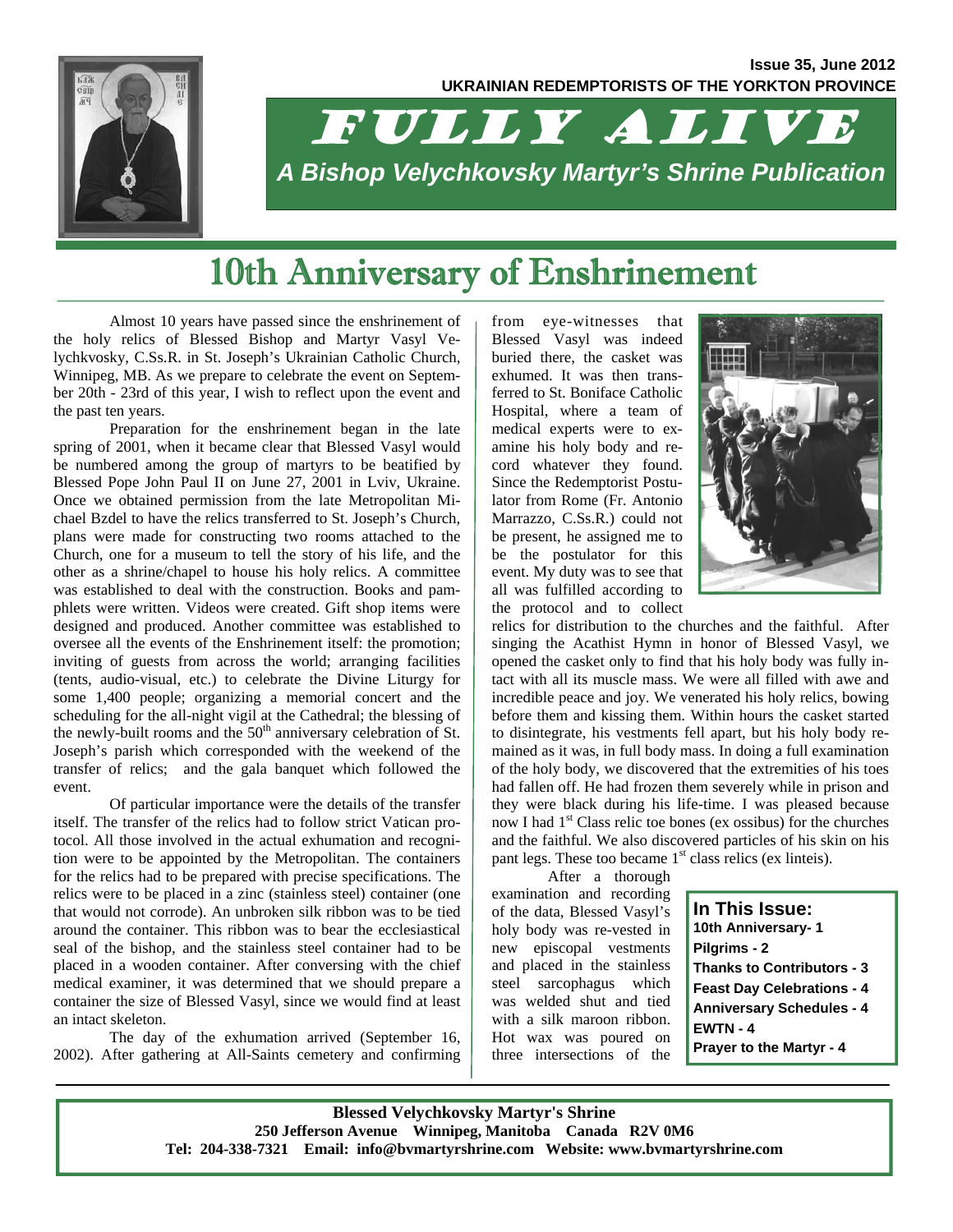ribbon and the Metropolitan's ecclesiastical seal embedded in the red wax.

The holy relics were brought to the convent of the Sister Servants of Mary Immaculate, where the faithful, especially those from Holy Family Nursing Home, could venerate them. On Friday (September 20), they were solemnly brought to the Ukrainian Catholic Cathedral of Ss. Volodymyr and Olha. That evening a memorial concert was held in Blessed Vasyl's honour, featuring choirs from Lviv, Edmonton and Winnipeg. Various parishes and groups from Winnipeg took turns in keeping vigil from Friday evening until Sunday morning. On Sunday (September 22), the relics were processed from the Cathedral to St. Joseph's Church. More than 2,000 people took part in the procession of 3.5 kilometers. Ukrainian Catholic Bishops and Redemptorists from across North America and the world participated in the celebrations. During the Divine Liturgy at St. Joseph's the holy relics of Blessed Vasyl were enshrined in the shrine/ chapel purpose. The day was a glorious day, filled with emotions of joy and exhilaration.

Since the enshrinement, many thousands of pilgrims have come to pray at the shrine. Many graces, blessings and healings have been recorded. It has truly become a place of

solace for many. It has become a place of encounter with God's mercy and consolation. Many have traveled from far (Ukraine, Poland, Europe, South America, Australia, all of North America including Nunavit) to bring their petitions before Blessed Vasyl. Many have written to us sharing the blessings they received. How many unreported blessings have been experienced!

The Shrine has been blessed with many volunteers who dedicate time every month to welcome and guide pilgrims. Many of these volunteers have been with us since the beginning. Our staff has grown over the years. Much information and artifacts with regards to Blessed Vasyl have been collected from our yearly trips to Ukraine. We have been able to obtain KGB documents about his arrests and imprisonments (2000 pages). In Ukraine, the apartment where Blessed Vasyl lived has been converted into a museum in his honour. Slowly, Blessed Vasyl is becoming known across the world and his intercession is being sought.

Our 10th anniversary celebrations will take place from September 20th to the 23rd. Note the schedule on page 4. We invite all to come and join us to mark this milestone. Make it a time of pilgrimage. We pray that Blessed Vasyl continue to intercede for all of your needs. He is our great Champion!

*submitted by Fr. John Sianchuk, C.Ss.R.* 



**Children of Mary and Altar Servers from Ss. Peter and Paul Ukrainian Catholic Parish in Saskatoon** 

### **PILGRIMS VISIT THE SHRINE**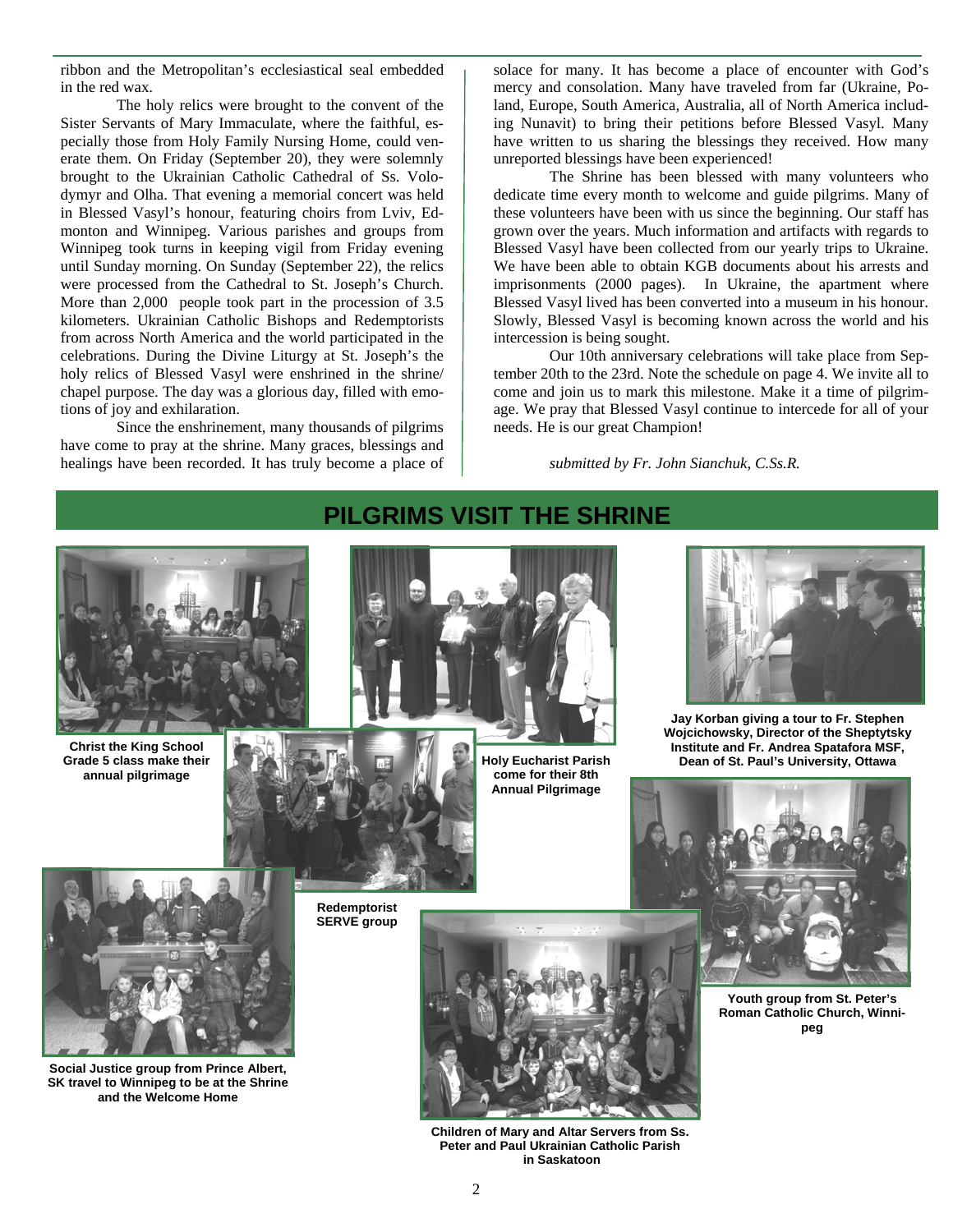## **THANK YOU!!!**

 *Your generous donations make it possible for us to conduct our ministry at the Shrine and to promote the knowledge of Blessed Vasyl throughout the world. Thank you to all the contributors to the Bishop Velychkovsky Martyr's Shrine. We are grateful to those who have named the Shrine as a beneficiary in memory of their loved ones. May Blessed Vasyl bless each one of you.* 

*Contributions listed below are from March 1st 2012 until May 15th 2012.*

#### **+500**

Edward & Anne Faseruk

### **+100**

Vasilj & Eugenia Bartos Canon Luhovy Assembly #374 Terry & Vicki Chaikowsky John Chrusch Veronica Domingo Robert & Laurie Friesen Holy Eucharist UCWLC, Wpg Dan & Bella Kalenchuk Ben and Violet Kluk K of C Holy Eucharist Council #11330 Tania Kraw Paul Kyba Emil M. Maybo Regina Muench Arlene Pickel Russell & Christina Sawchuk Joseph & Liz Senderewich Mariya Shymonovych Henry & Iris Spilchuk St. Josaphat's Ukr. Cath. Church UCBC Holy Eucharist Parish, Wpg UCWLC Holy Ghost Parish, Wpg UCBC St. Volomydyr Branch #302

#### **<100**

Tom & Julie Abrametz Liza Alindayu Joselito Almazan Matthew & Anastasia Bakan Mike & Lillian Balak Maria Barcelon Flora Beaulieu Tatiana Bednarsky Sylvia Bock Kateryna K. Bodnarchuk Ewhen & Stephanie Brenycz Adella Byblow Paul & Waltraud Chrunyk Ron & Evelyn Cinch Ethelyn David Frank & Agnes Feeney Wirlana Holowka Holy Eucharist Seniors, Wpg Jennie Huchko Sofia Hull Stella Kieluk Marusia Labay Bernard & Marjorie Lapchuk Don Larmour Mary Lazurko Lucy Ledressay Dr. Joseph Lozinsky Dennis & Joyce Maksymetz James & Elaine Mandziuk

Fred & Judy Odger Yurij & Dr. Bernadette Popowych Michalina Rudzka Dirk Schmid Frank & Anne Shymko Dmytro Sikora Iris Smellie Fr. Andrea Spatafora, MSF Stanislawa Stasiewicz Walter & Joanne Wandzura Fr. Stephen Wojcichowsky Alex & Mary Zimrose

#### **In Memory Of...**

**Juanito Abrenica Sr.**  Henry Alcudia **Julian & Olena Bachynsky**  Maria Bachynsky **Kazimer & Mary Burtney**  William and Olga Kondra **Archbishop Michael Bzdel, C.Ss.R.**  W. Allan Bailey Peter and Grace Chorney Emil M. Maybo Emile and Sylvia Picklyk **Carrabre Deceased Family members**  Thomas and Alma Carrabre **Cheremika family**  Mike and Margaret Chemerika **Mary & Michael Chomyn**  John M. Chomyn **John Chyzowski**  Vera Chyzowski **James Derkach**  Annie Derkach **Mary Hayka**  Millie Lefko **Lina Hretazy**  Mrs. Mary Kuzminski **Helen & John Huska**  Anne Flynn **Dr. M.S. Jahanger**  Carol Jahanger **Mary Kohuch**  St. Basil's UCWLC, Wpg **Sam and Mary Kondra**  William and Olga Kondra  **Leschyshyn & Keyowski families**  Leonard and Kasie Leschyshyn **Feodosia Luczka**  Steven and Mary Gregorish **Nim Nagasaka**  Larry and Evelyn Tycholis  **Nat Brezden & Helen Sawchuk**  Rosina Brezden **Alied Nechwediuk**  William J. Karlicki

**Nester & Chemerika family & Zinnia & Bert Wabiuk**  Mike and Margaret Chemerika **Deceased family members**  Bernie and Carol Ogrodnick **Rev. Mitrat Ihor Shpytkovsky**  Wsevolod Andrew Shpytkovsky **Patriarch Joseph Slipyj**  Fr. Bohdan Borowec **Peter & Anee Perepeluk & William & Lena Moroz**  Peter and Verna Moroz **Grace Prokop**  Orest and Margaret Fedorchuk Kaye Snatenchuk **Zenon Rapczewski**  Ron and Olga Ruff **Metro Sakundiak**  Dan and Gloria Lischinski **Shutiak & Hyshka Family**  Olga Shutiak **Audre Skura**  St. Basil's UCWLC, Wpg **Theodore & Stephania Solotk**  Alexander and Olga Boychuk **Olga Wolanik Swystun and Jeffrey Babey**  William and Edna Hunchak **Michael, Michola & Anna**  Walter and Nellie Wowczuk **John Zatwarnistski**  Adela Zatwarnitski **Zubyk Family, Mike Skakun & Mathias Kushko**  Fr. Methodius Kushko **In Honor Of... Oksana and Bohdan Bobetskyj**  Mariya Shymonovych **Children, grandchildren, & great grandchildren**  Alexander and Olga Boychuk **Frances Chikowski**  Michael Chikowski and Frances Chikowski **Linda Dudar**  Metro Lukie **Alain Durand**  Cecile Durand **Fr. Isidore Dziadyk**  Casper and Violet Stoski **Children & grandchildren**  Mary Kokolski **Mechelle Monroe**  Yvonne Mason  **Urrutia Family**  Marian Urrutia